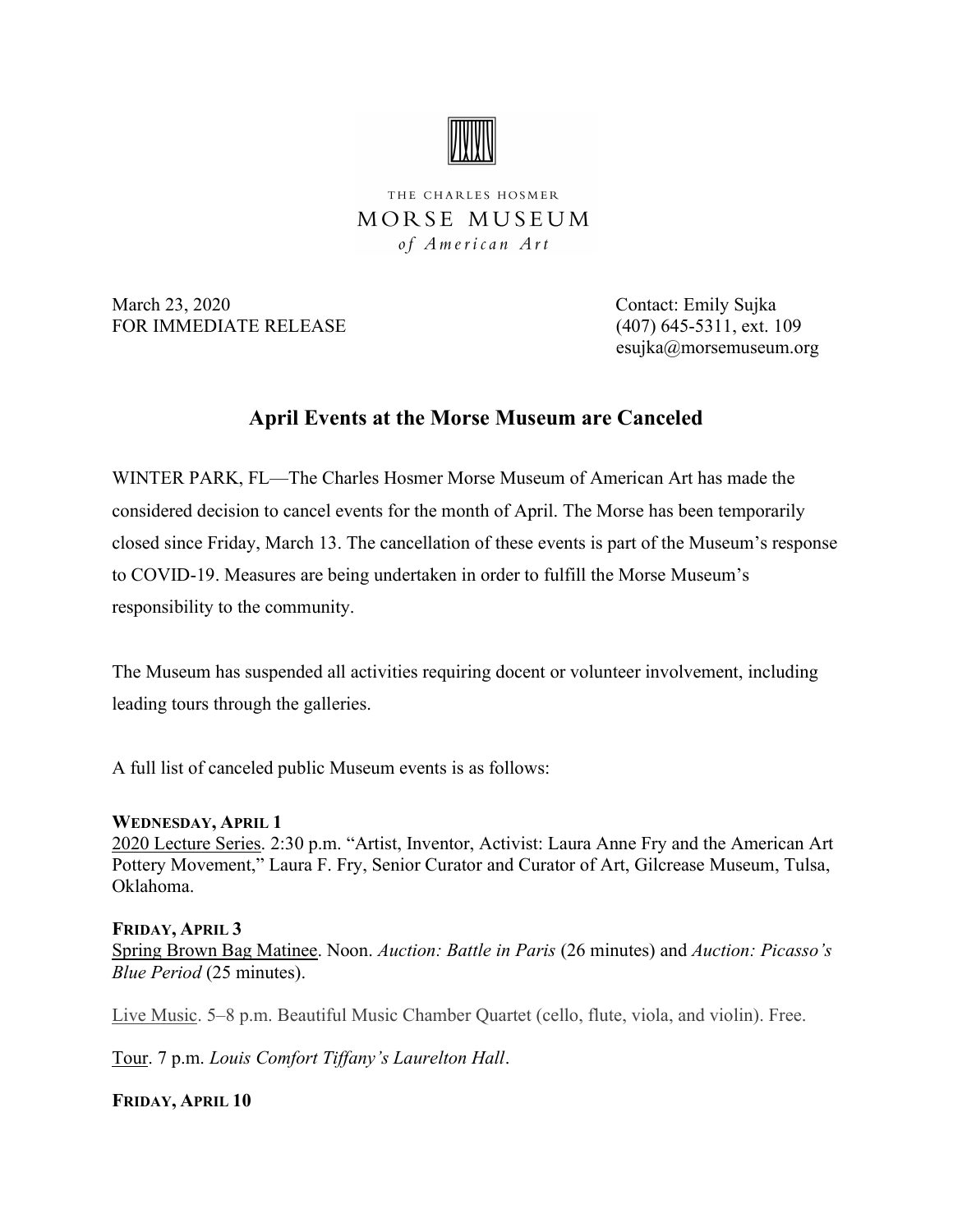## Spring Brown Bag Matinee. Noon. Inside Christie's: The World's Biggest Auction House— Episode 1 (51 minutes).

#### FRIDAY, SATURDAY, AND SUNDAY, APRIL 10–12

Easter Weekend Open House. Friday, 9:30 a.m.–8 p.m. (with music by classical guitarist Joshua Englert beginning at 5 p.m.); Saturday, 9:30 a.m.–4 p.m.; and Sunday, 1–4 p.m. Free admission.

## FRIDAY, APRIL 17 Spring Brown Bag Matinee. Noon. Inside Christie's: The World's Biggest Auction House— Episode 2 (51 minutes).

Live Music. 5–8 p.m. Beautiful Music Quintessential Woodwind Quintet (cello, clarinet, flute, horn, and oboe). Free.

Family Tour. 5:15 p.m. Family tour of selected galleries.

Art Talk. 6 p.m. Orlando art conservator Diana Galante discusses the fundamentals of conservation.

Tour. 7 p.m. Louis Comfort Tiffany's Laurelton Hall.

## FRIDAY, APRIL 24

Spring Brown Bag Matinee. Noon. Under the Hammer of the Nazis—The Secret Files of Adolf  $W<sub>1</sub>$  (52 minutes).

Live Music. 5–8 p.m. Beautiful Music Paint It Black Orchestra (bass, cello, flute, and violins). Free.

Tour. 7 p.m. Louis Comfort Tiffany's Laurelton Hall.

## TUESDAYS AND THURSDAYS

Tour. 2:30 p.m. Louis Comfort Tiffany's Laurelton Hall.

## **WEDNESDAYS**

Gallery Talk. 11 a.m. Revival and Reform—Eclecticism in the 19th-Century Environment.

## FRIDAYS

Gallery Talk. 11 a.m. Earth into Art—The Flowering of American Art Pottery.

For more information and updates about the Morse Museum, please visit morsemuseum.org or call 407-645-5311. The general public can also reach the Morse Museum by emailing information@morsemuseum.org.